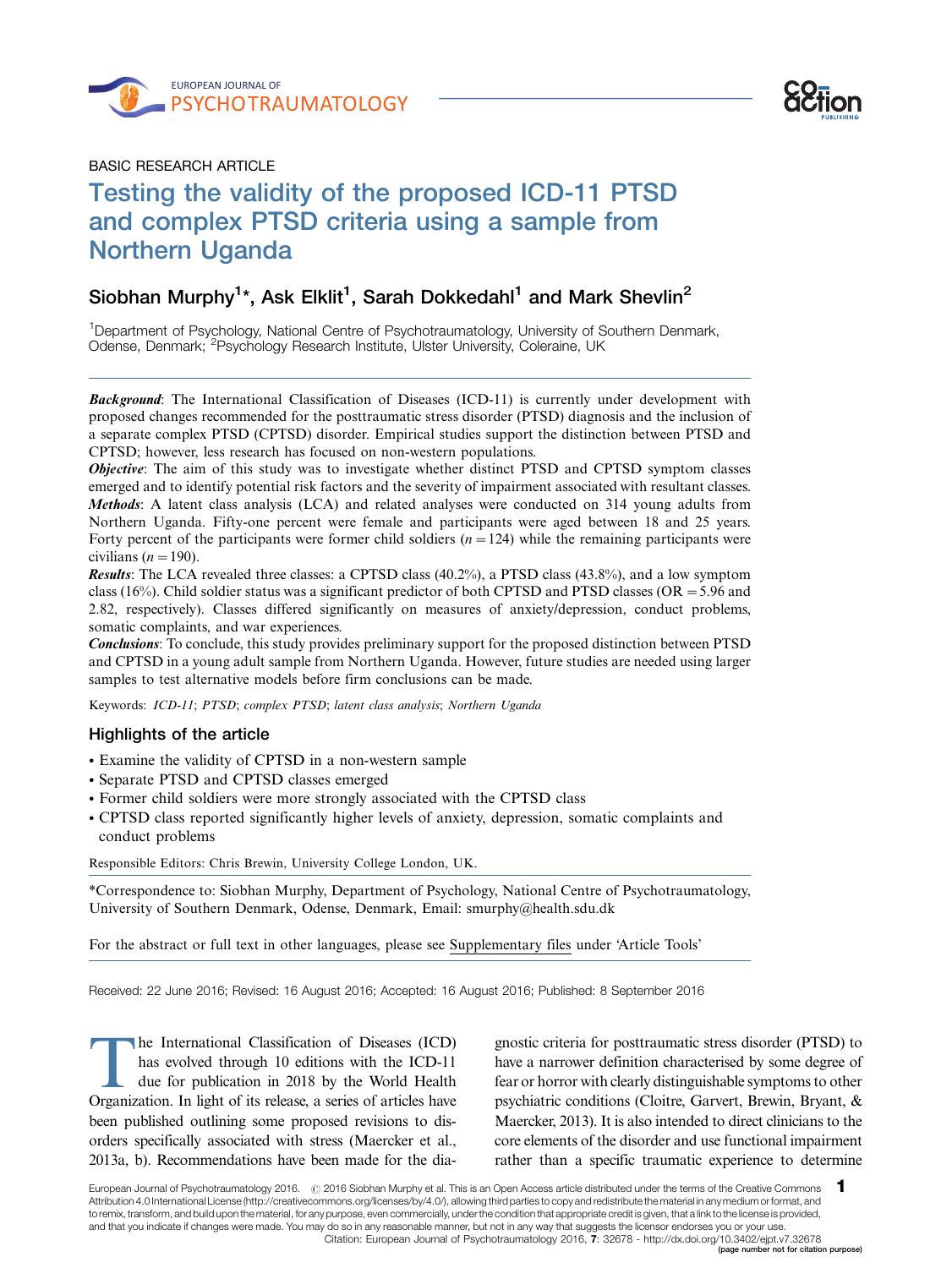diagnostic threshold (Maercker et al., 2013a). The proposed reformulation of PTSD contrasts significantly to the 20 symptoms in the Diagnostic and Statistical Manual of Mental Disorders, fifth edition, PTSD criteria (DSM-5; American Psychiatric Association, 2013). The DSM-5 criteria of PTSD include four symptom clusters: intrusions, avoidance, negative alternations in cognitions and mood, and alternations in arousal and reactivity. The suggested ICD-11 criteria include two symptoms of re-experiencing of the traumatic event(s) in the present accompanied by emotions of fear or horror, two symptoms of avoidance of traumatic reminders, and two symptoms representing a sense of current threat (excessive hyper vigilance or an enhanced startle reaction).

Another proposed revision to the ICD-11 is the addition of complex PTSD (CPTSD; Cloitre et al., 2013; Maercker et al., 2013a, b) and the removal of ''Enduring personality change after catastrophic experience.'' CPTSD was initially introduced by Herman (1992) and manifests following prolonged and repeated traumatic events from which separation is not possible (e.g., war captivity, genocide, and childhood sexual abuse). CPTSD consists of the three core features of PTSD in addition to difficulties in affect dysregulation, self-concept, and relational functioning, collectively described as disturbances in self-organisation (DSO). A diagnosis of CPTSD requires that in addition to the PTSD symptoms, an individual must display at least one symptom from each of DSO domains (Maercker et al., 2013b). Affect dysregulation consists of a range of symptoms resulting from difficulties in emotion regulation which may manifest in heightened emotional reactivity (hyperactivation) or in a lack of emotions or dissociative symptoms (deactivation). Self-concept difficulties refer to persistent negative beliefs about oneself, feelings of worthlessness, shame, and guilt. Disturbances in relational functioning are characterised by difficulties in feeling emotionally close or engaging with others. A distinguishable feature of the two trauma-related disorders is that PTSD symptoms are related to the trauma-specific stimuli, whereas DSO symptoms are ubiquitous and occur across various contexts and relationships regardless of proximity to traumatic reminders (Cloitre et al., 2013).

Before implementing a new diagnosis, the validity and clinical utility must be empirically tested across different settings. Cloitre et al. (2013) investigated the distinctiveness of the proposed ICD-11 criteria of PTSD and CPTSD using a sample of 302 individuals exposed to both chronic (e.g., childhood abuse) and single-incident (e.g., 9/11 exposure) traumatic events. Latent profile analysis revealed a three-class model. A ''CPTSD'' class (36.1%) was characterised by elevated PTSD and DSO symptoms. A ''PTSD'' class (31.8%) was characterised by elevated levels of PTSD but low endorsement of DSO symptoms. The third class was characterised by low level of endorsement across all items and was labelled a ''low symptom''

class (32.1%). Consistent with the theoretical framework of CPTSD, the authors found prolonged trauma (e.g., childhood abuse) was predictive of CPTSD compared to PTSD whilst 9/11 exposure was predictive of PTSD as opposed to CPTSD. The authors further noted that the PTSD and CPTSD classes did not differ in terms of severity of PTSD symptoms and that the CPTSD class was associated with greater functional impairment than the PTSD class.

Elklit, Hyland, and Shevlin (2014) extended these findings using three independent trauma samples  $(N = 1,251)$  consisting of bereaved parents, sexual assault survivors, and physical assault survivors. This study utilised latent class analysis (LCA) which identifies classes based on categorical data, as opposed to the continuous multivariate data that are used in latent profile analysis. Three distinct classes emerged that were a ''CPTSD'' class, a ''PTSD'' class and a ''low symptom'' class for each of the trauma samples. The findings indicated that a higher proportion of the sexual trauma sample was in the CPTSD class (20.7%) compared to physical assault and bereaved parents' samples (13% and 10.4% respectively). Higher levels of functional and psychological impairment were evident in the CPTSD classes supporting the findings of Cloitre and colleagues study.

Further evidence was provided by Knefel, Garvert, Cloitre, and Lueger-Schuster (2015) who conducted a latent profile analysis on a predominantly male sample exposed to childhood institutional abuse ( $N = 229$ ). They reported a four-class model comprised of a ''CPTSD'' class (20.1%), a ''PTSD only'' class (17.5%), a ''DSO'' class (19.2%), and a class with low symptoms (43.2%). Importantly, the findings from the above-mentioned studies support the distinction of PTSD and CPTSD that has been proposed by the upcoming ICD-11 and have tested the validity of this proposition in a range of trauma samples.

However, Wolf et al. (2015) reported contrary findings using a community sample  $(N=2,695)$  and a sample of trauma-exposed military veterans  $(N = 323)$ . Applying latent trait, latent class, and hybrid models, they found a two-dimensional four-class model best fitted the data. The results indicated that classes were differentiated on the basis of severity of symptoms with individuals with high levels of PTSD also reporting high CPTSD and those with low levels of PTSD reporting low levels of CPTSD. Further trauma history was not predictive of class membership. Notably, the authors acknowledged that when conducting only a latent profile analysis, the findings revealed similar models to the aforementioned studies; however, a different pattern emerged when factor mixture modelling was applied. They concluded that additional research is needed to determine how to conceptualise CPTSD symptoms in relation to PTSD. Further, in a sample of West Papuan refugees, Tay, Rees, Chen, Kareth,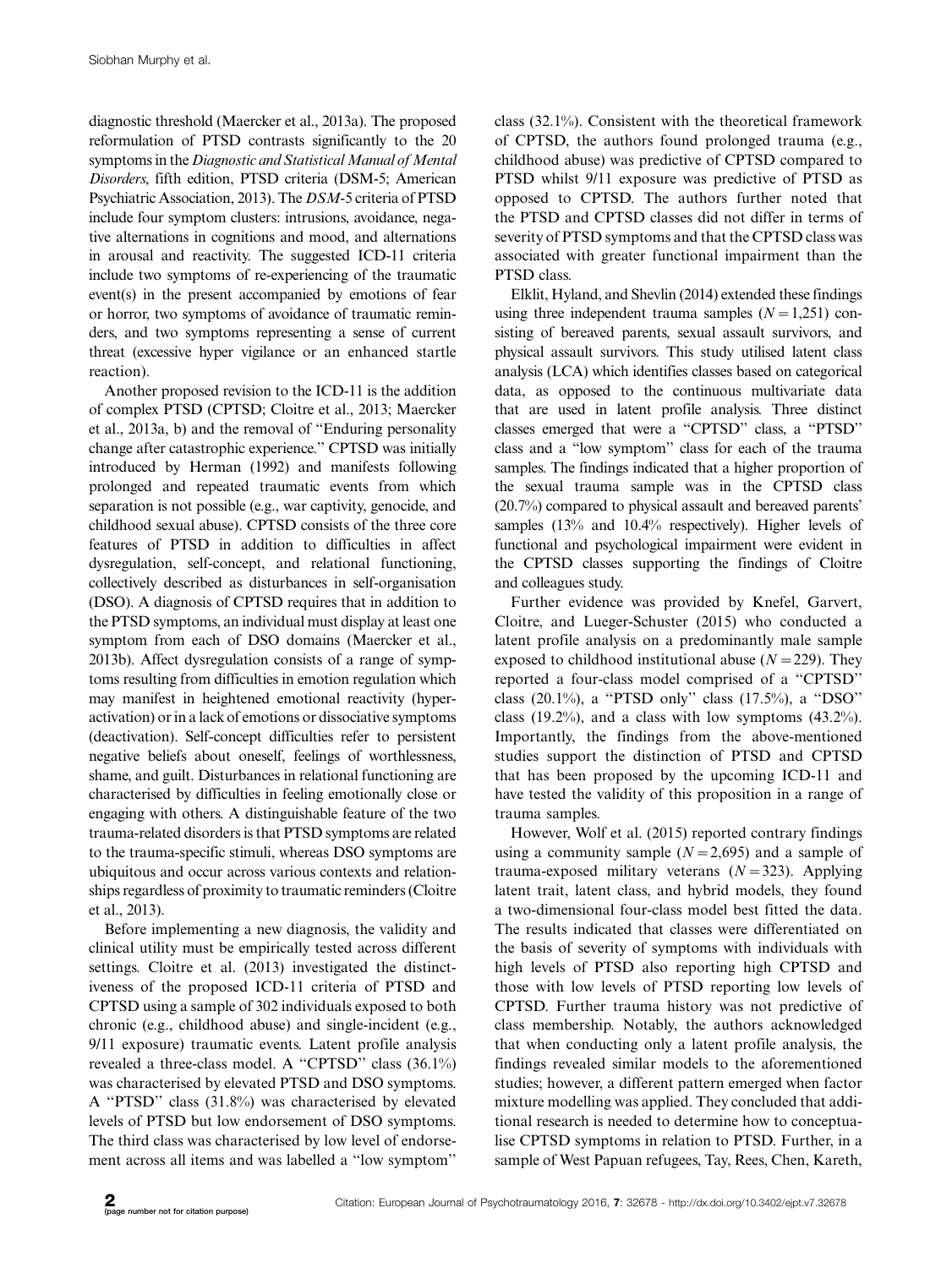and Silove (2015) found support for the proposed ICD-11 PTSD criteria but failed to find support for DSM-IV, DSM-5 PTSD, and ICD-11 criteria for CPTSD.

Collectively, whilst some empirical evidence supports the proposed ICD-11 model of separate PTSD and CPTSD disorders in western populations (Cloitre et al., 2013; Elklit et al., 2014; Knefel et al., 2015), CPTSD has yet to be validated in non-western samples. The current study intends to contribute to empirical research by using data from a young adult population from Northern Uganda. The civil war in Northern Uganda between the Ugandan government forces and the Lord's Resistance Army (LRA) lasted 22 years and ended in 2006. The war resulted in serious human rights violations on the population as a whole, cost the lives of approximately 200,000 people and increased poverty across the country (Klasen, Reissmann, Voss, & Okello, 2015). Over 2 million people were internally displaced and many of civilians predominantly children were abducted and used as child soldiers in the LRA (Mugisha, Muyinda, Wandiembe, & Kinyanda, 2015). The prevalence of PTSD in Northern Uganda varies substantially ranging from 11 to 54% (Mugisha et al., 2015; Roberts, Ocaka, Browne, Oyok, & Sondorp, 2008). Variation in prevalence estimates may be the result of the different measures to assess PTSD and the time the data were collected (e.g., when active conflict was ongoing) which could result in the overestimation of PTSD and/or possible misdiagnosis of other traumatic reactions.

There have been many identified risk factors for PTSD in war affected populations such as gender (Ai, Peterson, & Ubelhor, 2002; Betancourt et al., 2013; Johnson & Thompson, 2008; Roberts et al., 2008) and cumulative war trauma experiences (Ai et al., 2002; Rosner, Powell, & Butollo, 2003). Another risk factor that has attracted research attention in terms PTSD is child soldier status (Betancourt et al., 2013). It has been estimated that despite international bans, more than 250,000 children and adolescents are exploited as child soldiers worldwide, with a higher prevalence reported in Africa (Coalition to Stop the Use of Child Soldiers, 2008). Studies investigating child soldiers have demonstrated the range of traumatic experiences endured such as physical torture, extreme deprivation, sexual abuse, and being forced to commit atrocities against each other and their own communities including killing family members, raids on villages and looting (Amone-P'Olak et al., 2013; Mugisha et al., 2015).

The first aim of the study was to examine the distinctiveness of PTSD and CPTSD in a non-western population exposed to community rather than individual trauma. It is hypothesised that if there is a distinction between PTSD and CPTSD, an LCA would produce a two- or three-class solution, differing qualitatively: a two-class solution would have a PTSD and CPTSD class, and a three-class solution would have an additional ''baseline'' class with relatively low probabilities of endorsing any symptom as evidenced in previous studies (Cloitre et al., 2013; Elklit et al., 2014). Alternatively, if there is no distinction between PTSD and CPTSD, then it is predicted that the LCA would produce a number of classes that differ only quantitatively thereby representing arbitrary cut-points on a PTSD/CPTSD continuum. The second aim was to examine the association between demographic and trauma-related variables (gender, and abduction by the LRA) and the resultant classes. Previous studies have identified female gender as predictive of PTSD (Johnson & Thompson, 2008; Roberts et al., 2008); therefore, it was hypothesised that female gender would confer a higher risk of disorder compared to a baseline class. It was also hypothesised that child soldier status would confer a higher risk for PTSD and CPTSD than baseline classes if they emerged. The third aim was to examine the resultant latent classes as predictors of a range of mental health outcomes and prosocial behaviour. It is hypothesised that those classes who displayed higher levels of CPTSD would exhibit a higher probability of comorbid symptomatology consistent with previous studies (Cloitre et al., 2013; Elklit et al., 2014).

### Methods

#### **Sample**

This study was conducted in Gulu, in the subcounty of Awach, the biggest district of Northern Uganda. The sample ( $N = 314$ ) included both males (49%) and females (51%) aged between 18 and 25 years. Forty percent (39.5%) of the participants were abducted by the LRA  $(n=124)$ while the remaining participants were civilians ( $n = 190$ ).

The lack of a national register in Uganda made random sampling difficult. The local leaders of the four parishes in Awach were informed of the study and selected the participants based on the principles of random sampling and in accordance to the size of the parish. Participants were further selected equally from each village within the parish with equal participation between gender, age, former child soldiers, and civilians. This allowed for a broad distribution of participants within the Awach community. Exclusion criteria were presence of psychotic symptoms or for individuals who were unable to complete the interview due to mental disability.

Participants gave written consent for their participation and those who could not write were asked to sign with their thumbprint in ink. Before giving consent the participants were informed about the content of the study, their rights to decline and withdraw at any time, and the confidentiality of their participation in the study. None of the participants who were selected declined to participate. As per agreement with Victim's Voice (VIVO), participants who fulfilled the criteria for PTSD, using the ICD-11 measure, and who wished to receive help were referred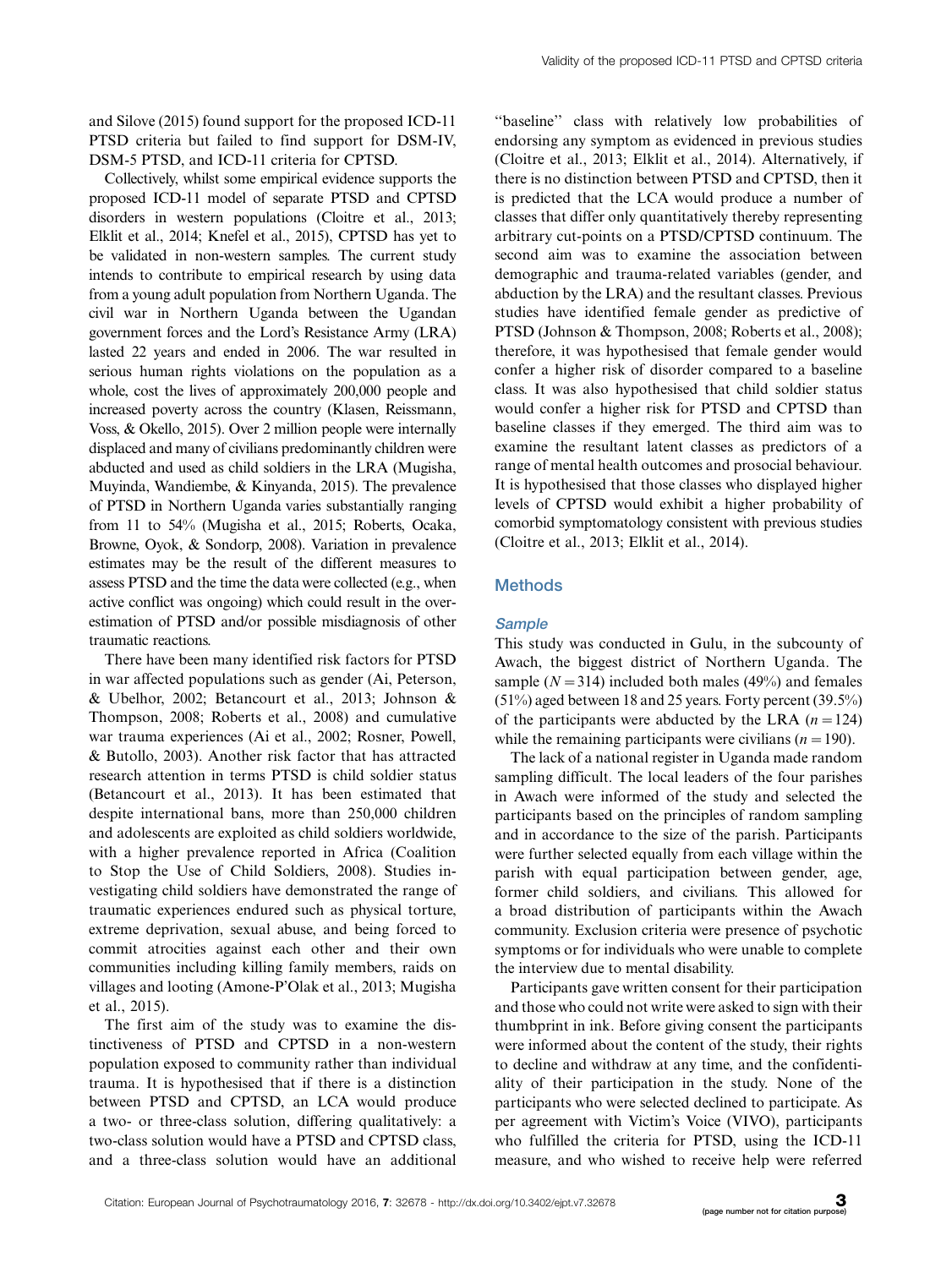for counselling at VIVO. Participants were informed that the doctor at the local health centre had agreed that all participants could seek help and support at the health centre if necessary. The Institutional Review and Ethics Committee at the Lacor Hospital in Gulu approved the project along with the translations. All measures and instruments were translated and back-translated from English into Luo the local language of the Awach community.

The questionnaires were read out loud for the participants to avoid any possible reading disabilities in the rural areas of Northern Uganda. Local field assistants asked the questions in the local language, Luo, which is the language spoken by the Acholi tribe. The interviews took place at the homes of the participants.

#### **Measures**

#### UNICEF War Trauma Screening Scale

Trauma exposure was measured using the UNICEF War Trauma Screening Scale, which was originally developed for Bosnia and Herzegovina but has been adapted for use in African war-affected youth (Amone-P'Olak et al., 2013; UNICEF, 2010). The instrument consists of items relating to personal injury (6 items), witnessing violence (11 items), injuries and threats to self (5 items), deaths (7 items), physical threats to loved ones (4 items), material losses (4 items), harm to loved ones (4 items), separation (2 items), displacement (5 items), participating in armed groups (4 items), and sexual abuse (3 items). In the current study, the reliability estimate for the total scale was high with  $\alpha = 0.93$ .

#### ICD-11 Trauma Questionnaire (ICD-TQ Version 1.4)

The ICD-TQ is a 23-item self-report measure for ICD-11 PTSD and CPTSD diagnoses that is currently under development (Cloitre, Roberts, Bisson, & Brewin, 2015). The measure corresponds to the three clusters of PTSD including Re-experiencing (RE) (items  $P1-P2$ ), Avoidance  $(AV)$  (items P3–P4), and Sense of Threat  $(Th)$  that is manifested by increased arousal and hyper-vigilance (items P5–P6). CPTSD is measured through the inclusion of 16 symptoms that capture DSO symptoms. These items include four clusters with two relating to affect regulation  $(AR)$  characterised by hyper-activation  $(C1-C5)$  or deactivation (C6–C9), negative self-concept (NSC;  $C10-C13$ ), and disturbed relationships (DR; C14-C16).

The response format corresponds to the degree the symptoms bothered the individual in the past month and are scored on a Likert scale ranging from 0 (not at all) to 4 (extremely). The scale can be used to generate a selfreport ICD-11 PTSD or CPTSD diagnosis. A diagnosis of PTSD requires a score of  $\geq$  2 for at least one symptom in each of its three clusters. A diagnosis of CPTSD requires PTSD and the following scores for each of the three DSO clusters. AR for consistency requires a score  $\geq 10$  on items 1-5 (hyper-activation) or a score of  $\geq 8$  on items 6-9

(deactivation); for the NSC items a score  $\geq 8$  and for DR a score  $\geq 6$  are required. Binary variables were created based on meeting the criteria for each cluster.

In the current study, the reliability estimates were adequate with Cronbach's alpha for the total scale ( $\alpha = 0.91$ ), hyperactivation ( $\alpha = 0.73$ ), deactivation ( $\alpha = 0.75$ ), negative selfconcept ( $\alpha = 0.83$ ), and relational disturbance ( $\alpha = 0.79$ ).

#### African Youth Psychosocial Assessment

Mental health was assessed by the African Youth Psychosocial Assessment Instrument (APAI), which is a fieldbased instrument developed for use in Northern Uganda (Betancourt et al., 2009). This measure comprises four subscales of depression/anxiety (18 items), somatic complaints (3 items), conduct problems (10 items), and prosocial behaviour (5 items). The instrument measures on a 4 point Likert scale ranging from 0 (not at all) to 3 (always). The reliability in the current sample was adequate with Cronbach's alphavalues anxiety/depression  $(\alpha = 0.91)$ , conduct problems  $(\alpha = 0.81)$ , somatic complaints ( $\alpha$  = 0.66), and prosocial behaviour ( $\alpha$  = 0.64).

#### **Analysis**

LCA (e.g., McCutcheon, 1987) is a statistical method used to identify homogeneous groups, or classes, from multivariate categorical data. LCAwas conducted to determine the nature and number of classes based on PTSD and DSO subscales. The fit of six models (one- through six-class model) was assessed. The models were estimated using robust maximum likelihood (Yuan & Bentler, 2000). To avoid solutions based on local maxima, 100 random sets of starting values were used initially and 50 final stage optimisations. The relative fit of the models were compared using three information theory based fit statistics: the Akaike Information Criterion (AIC; Akaike, 1987), the Bayesian Information Criterion (BIC; Schwarz, 1978), and sample size adjusted Bayesian Information Criterion (ssaBIC; Sclove, 1987). The model that produces the lowest values can be judged the best model. Evidence from simulation studies has indicated that the BIC was the best information criterion for identifying the correct number of classes (Nylund, Asparouhov, & Muthen, 2007). In addition, the Lo-Mendell-Rubin adjusted likelihood ratio test (LMR-A; Lo, Mendell, & Rubin, 2001) and the bootstrapped likelihood ratio test (BSLRT; McLachlan & Peel, 2000) were used to compare models with increasing numbers of latent classes. When a non-significant value  $(p > 0.05)$  occurs this suggests that the model with one less class should be accepted. All analyses were conducted using Mplus 7.1 (Muthen & Muthen, 1998–2012). A logistic regression was conducted to assess whether gender and LRA status predicted class membership. Finally, the resultant classes were used as independent variables in one way analysis of variances (ANOVAs) with the APAI subscales and Total War Experiences as the dependent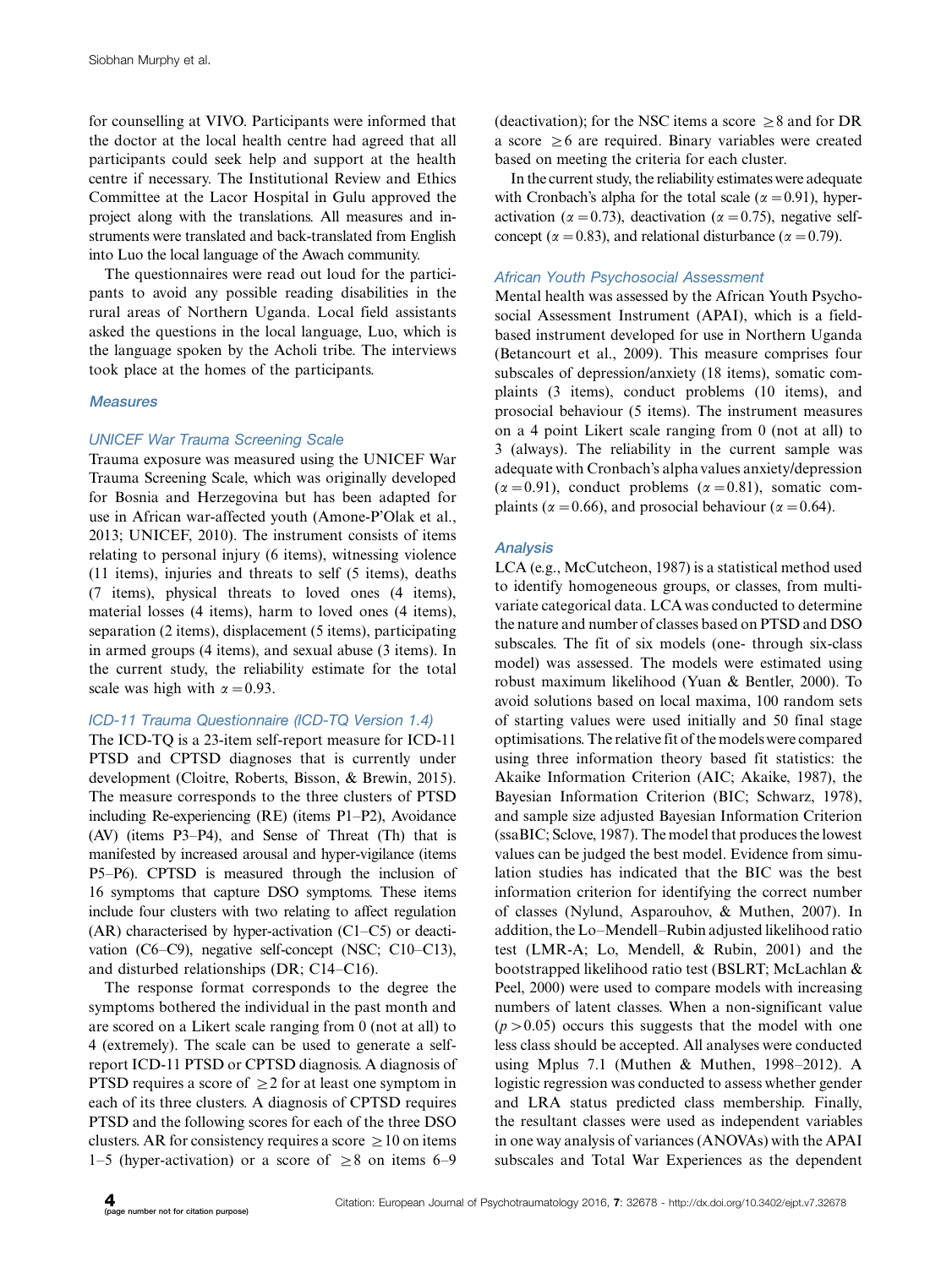variables. Pairwise comparisons using Tukey were conducted to examine significant differences between classes.

#### **Results**

A total of 33.9%  $(n = 106)$  of the sample met the ICD-11 criteria for PTSD and  $20.8\%$  ( $n = 65$ ) met the criteria for CPTSD using the ICD-11 TQ. Chi square analysis indicated no significant difference between gender and PTSD  $(\chi^2(1) = 2.05, p > 0.05)$  or gender and CPTSD  $(\chi^2(1) = 1.85, p > 0.05)$ . Table 1 shows the frequencies of PTSD and DSO items using the binary variable format. For the total sample, items relating to PTSD re-experiencing symptoms and emotion regulation (specifically symptoms relating to hyper-activation) were the most commonly endorsed experiences, for example, reporting episodes of uncontrollable anger and taking a long time to calm down. Symptoms of PTSD internal avoidance and avoidance of relationships and feeling numb were the least commonly endorsed items.

The fit statistics for the LCA analyses based on the PTSD and CPTSD subscales are reported in Table 2. The model fit indices indicate a three-class model best fitted

the data. Support for a three-class model was evidenced through a non-significant LMR-A and BSLRT in a fourclass solution which indicates the model with one less class should be selected. Additionally, the information criterion indices AIC, BIC, and ssaBIC all are lowest for a threeclass model. Therefore, a three-class model was considered the best solution and indicated good class discrimination with high probabilities for most likely latent class membership (class  $1 = 0.96$ ; class  $2 = 0.91$ ; class  $3 = 0.90$ ).

Figure 1 shows the profile plot for the three-class solution. Class 1 ( $n = 126$ ; 40.3%) was characterised by a high probability of having experienced both PTSD and DSO symptoms. This class was labelled as the CPTSD class. Class 2 ( $n = 135$ ; 43.1%) was the largest class and was characterised by high levels of PTSD symptoms, moderate levels of hyper-activation items but low levels of deactivation, negative self-concept, and disturbed relationships. This class was labelled the PTSD class. Class 3  $(n=52; 16.6%)$  was the smallest class and was characterised by low endorsement of PTSD and CPTSD items and therefore was labelled the low symptom class. Notably, this class did report elevated hyper activation

|  |  |  |  |  | <i>Table 1.</i> PTSD and CPTSD endorsement rates |  |
|--|--|--|--|--|--------------------------------------------------|--|
|--|--|--|--|--|--------------------------------------------------|--|

| $ICD-11$              | Item                                                                                                                                                                                                 | $\mathsf{n}$ | %    |
|-----------------------|------------------------------------------------------------------------------------------------------------------------------------------------------------------------------------------------------|--------------|------|
| P1 Re-Exp             | Upsetting dreams that replay part of the event or are clearly related to the event?                                                                                                                  | 202          | 64.5 |
| P <sub>2</sub> Re-Exp | Powerful images or memories that sometimes come into your mind in which you feel the event<br>is happening again in the here and now?                                                                | 145          | 46.3 |
| P <sub>3</sub> Avoid  | Avoiding internal reminders of the stressful event experience (for example, thoughts, feelings,<br>or physical sensations)?                                                                          | 123          | 39.4 |
| P4 Avoid              | Avoiding external reminders of the stressful event experience (for example, people, places,<br>conversations, objects, activities, or situations)?                                                   | 142          | 45.8 |
| P5 Arousal            | Being "super-alert," watchful, or on guard?                                                                                                                                                          | 125          | 40.1 |
| P6 Arousal            | Feeling jumpy or easily startled?                                                                                                                                                                    | 133          | 42.5 |
| C1 Hyper              | I react intensely to things that don't seem to affect other people so much?                                                                                                                          | 155          | 51.3 |
| C <sub>2</sub> Hyper  | When I am upset, it takes me a long time to calm down.                                                                                                                                               | 184          | 59.9 |
| C3 Hyper              | My feelings tend to be easily hurt.                                                                                                                                                                  | 191          | 62.2 |
| C4 Hyper              | I experience episodes of uncontrollable anger.                                                                                                                                                       | 185          | 61.3 |
| C5 Hyper              | I do things that people have told me are dangerous or reckless (for example, driving very fast).                                                                                                     | 192          | 63.4 |
| C6 Deact              | I feel numb or emotionally shut down.                                                                                                                                                                | 77           | 24.8 |
| C7 Deact              | I am the kind of person who has difficulty experiencing feelings of pleasure or joy.                                                                                                                 | 154          | 50.7 |
| C8 Deact              | When I am under stress or confronted with reminders of my trauma, I often feel that the world is distant<br>or that the world seems different (for example, time slows down, things look different). | 177          | 59.2 |
| C9 Deact              | When I am under stress or confronted with reminders of my trauma, I often feel outside my body or<br>feel that there is something strange about my body.                                             | 167          | 54.2 |
| C <sub>10</sub> SC    | I feel like a failure.                                                                                                                                                                               | 160          | 42.4 |
| C11 SC                | I feel worthless.                                                                                                                                                                                    | 139          | 45.9 |
| C12 SC                | I often feel ashamed of myself whether it makes sense or not.                                                                                                                                        | 141          | 46.1 |
| C <sub>13</sub> SC    | I feel guilty about things I have done or failed to do.                                                                                                                                              | 187          | 60.3 |
| <b>C14 DR</b>         | I feel distant or cut off from people.                                                                                                                                                               | 152          | 49.0 |
| <b>C15 DR</b>         | I find it hard to stay emotionally close to people.                                                                                                                                                  | 126          | 40.4 |
| <b>C16 DR</b>         | I avoid relationships because they end up being too difficult or painful.                                                                                                                            | 108          | 34.6 |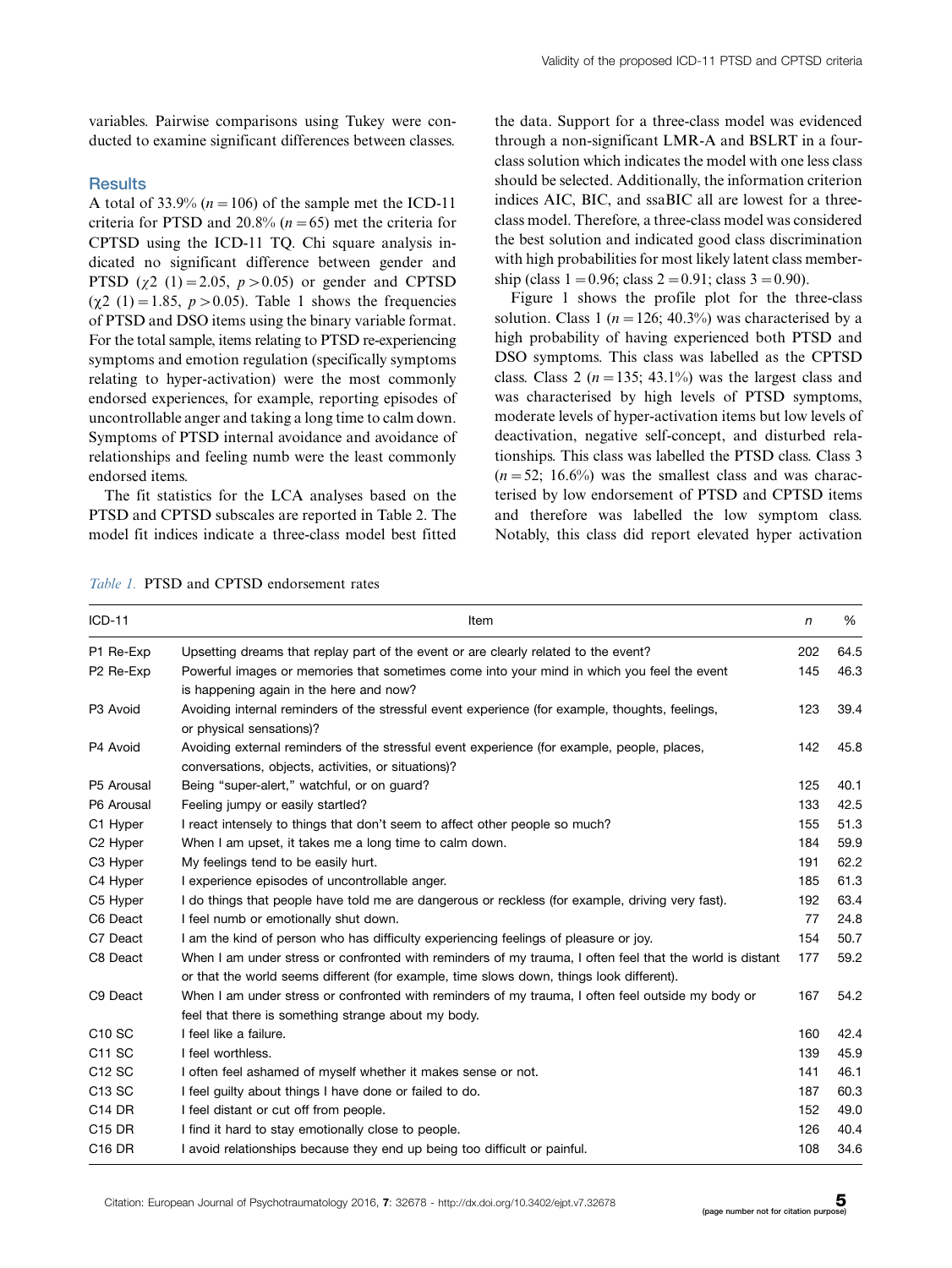| Classes        | Log        | AIC     | <b>BIC</b> | ssaBIC  | $LMR-A(p)$ | <b>BSLRT</b> | Entropy |
|----------------|------------|---------|------------|---------|------------|--------------|---------|
| $\mathbf{1}$   | $-1433.02$ | 2880.03 | 2906.26    | 2884.05 |            |              |         |
| $\overline{2}$ | $-1195.30$ | 2420.60 | 2476.79    | 2429.21 | 465.31     | 475.44       | 0.87    |
|                |            |         |            |         | 0.00       | 0.00         |         |
| 3              | $-1169.81$ | 2385.62 | 2471.79    | 2398.84 | 49.89      | 50.97        | 0.82    |
|                |            |         |            |         | 0.00       | 0.00         |         |
| $\overline{4}$ | $-1163.31$ | 2388.61 | 2504.74    | 2406.42 | 12.74      | 13.01        | 0.83    |
|                |            |         |            |         | 0.55       | 0.67         |         |
| 5              | $-1157.48$ | 2392.95 | 2539.05    | 2415.36 | 11.41      | 11.65        | 0.81    |
|                |            |         |            |         | 0.47       | 1.00         |         |
| 6              | $-1152.72$ | 2399.45 | 257.52     | 2426.45 | 9.30       | 9.50         | 0.84    |
|                |            |         |            |         | 0.21       | 1.00         |         |

Table 2. Fit indices from latent class models

Note: Best fitting model highlighted in bold, Log=Log likelihood, AIC=Akaike information criterion, BIC=Bayesian information criterion, ssaBIC = sample-size adjusted BIC, LMR-A LRT = Lo–Mendell–Rubin adjusted likelihood ratio test, BSLRT = Bootstrapped likelihood ratio test.

scores but at attenuated levels in comparison to the CPTSD and PTSD classes.

Two independent variables (being female and abducted by the LRA) were entered into a multinomial logistic regression with the latent classes utilised as the dependent variable. Results indicated that being female was not a significant predictor of class membership. Child soldier status was a significant predictor of class membership for the CPTSD class (OR = 5.43; 95% CI, 2.44–12.09) and **PTSD** class (OR = 2.54; 95% CI, 1.14–5.67) relative to the low symptom class.

A series of one-way ANOVAs were conducted to examine differences in class membership on their mean scores using the APAI subscales and total number of traumatic events. Table 3 presents the findings of this part of the analysis. The results indicated that the CPTSD



Fig 1. Profile plot of estimates from latent class analysis of CPTSD items.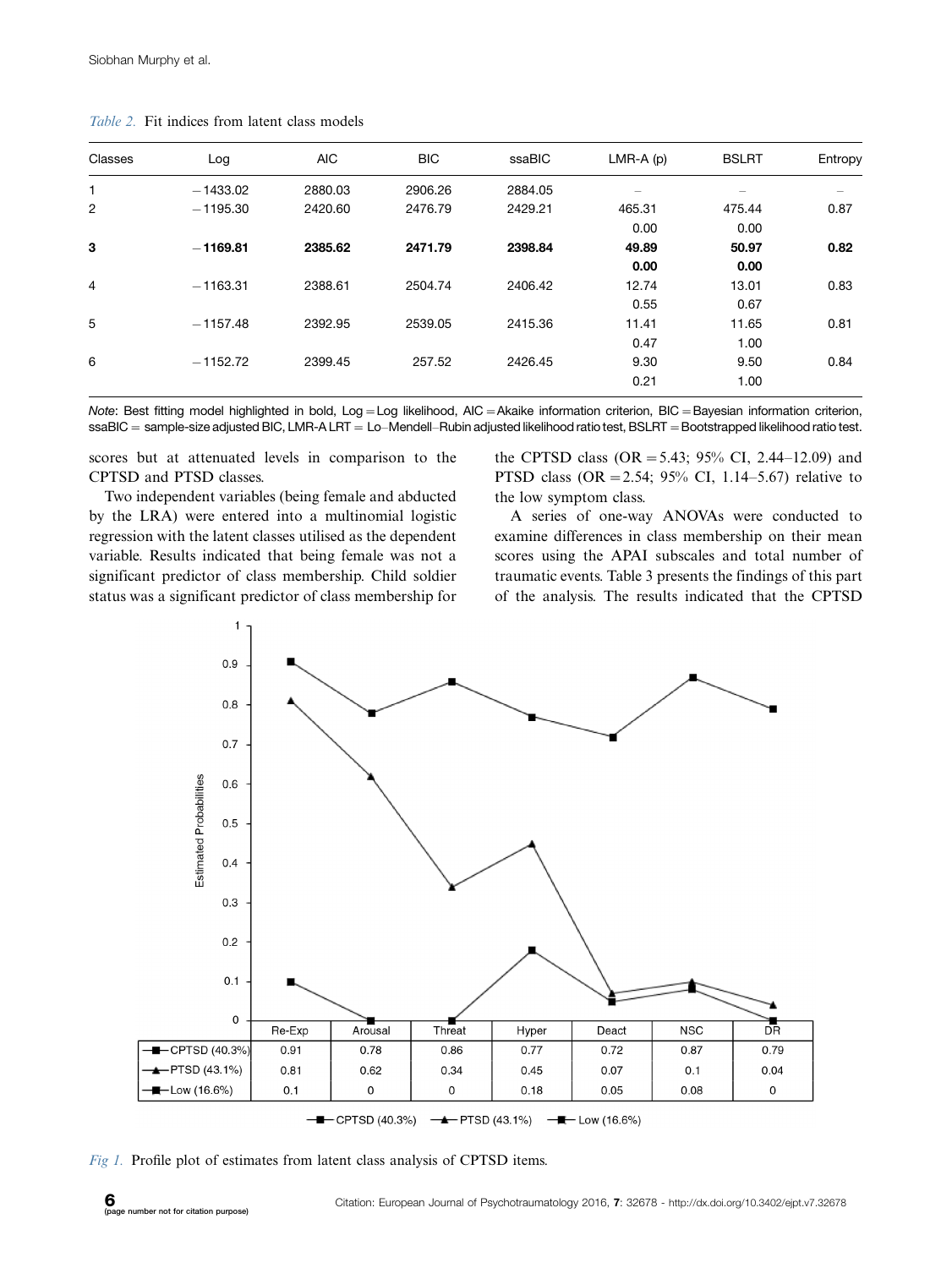|                       | CPTSD (40.3%)          | PTSD (43.1%)            | Low (16.6%)                      |            |
|-----------------------|------------------------|-------------------------|----------------------------------|------------|
|                       | M (SD)                 | M(SD)                   | M (SD)                           |            |
| Anxiety-depression    | $30.28^{\circ}$ (8.48) | 18.78 $^{\rm b}$ (7.93) | 13.04 $\mathrm{^{\circ}}$ (7.89) | 106.52***  |
| Conduct               | $6.18^a$ (5.52)        | $3.90b$ (3.57)          | $3.88^{b,c}$ (5.13)              | $8.86***$  |
| Somatic               | $5.61^a$ (2.11)        | $3.97^{\rm b}$ (2.17)   | $2.82^{\circ}$ (3.97)            | 39.09***   |
| Prosocial             | $9.55^a$ (2.78)        | $9.76^a$ (2.19)         | $9.71a$ (1.85)                   | 0.26       |
| Total war experiences | $38.41^a$ (7.63)       | $33.77^b$ (8.47)        | $27.45^{\circ}$ (11.08)          | $30.39***$ |

Table 3. Results of univariate ANOVAs using class membership as the independent variable and APAI symptom clusters and total war experiences as dependent variables

\*\*\*p < 0.001. Means with different superscript letters are significantly different at  $p$  < 0.05.

class reported the highest levels of anxiety and depression, conduct problems, and somatic complaints and differed significantly from the PTSD class and the low symptom class across all variables. The PTSD class also differed significantly from the CPTSD and low symptom class with the exception of conduct problems. There were no significant differences between the classes and levels of prosocial behaviour. In terms of war experiences, the CPTSD class reported significantly higher levels of exposure than the other classes with an overall mean of 38 different types of war traumatisation experiences, followed by the PTSD class and low symptom class.

#### **Discussion**

The primary objective of the current study was to investigate the proposed ICD-11 distinction between PTSD and CPTSD using a non-western sample of young adults exposed to war trauma in Northern Uganda. The LCA identified a three-class model characterised by a CPTSD class, a PTSD class, and a low symptom class. However, the findings do not clearly point to the distinction between the two disorders as Fig. 1 illustrates quantitative differences in the severity of PTSD and CPTSD symptoms. For example, the CPTSD class displays high probabilities of endorsing all PTSD and DSO items. The PTSD class conversely, do endorse high levels of re-experiencing and arousal symptoms but moderate levels of sense of threat and hyper activation. The low endorsement of deactivation items and negative self-concept and disturbed relationships in the PTSD class demonstrated a qualitatively distinct profile which could be argued to favour distinguishing between the two separate disorders but further replication is necessary before firm conclusions can be made. Importantly, it should be noted that the current findings differ from previous studies investigating the distinction between PTSD and CPTSD (e.g., Cloitre et al., 2013) as the current symptom clusters incorporated a broader array of DSO items (e.g., difficulty in experiencing positive affect and dissociative symptoms), whereas previous studies were based on item level analyses using only two items for the DSO clusters.

The LCA indicated that the majority of the sample experienced either PTSD or CPTSD with a small minority (16.6%) reporting few or no symptoms. A possible explanation for the presence of such a small low symptom class may be the specific sample used in the study. The severity and range of traumatic experiences which the participants had endured is also a unique characteristic of the sample (in comparison to previous studies in the area) with the high levels of war trauma exposure and the high proportion of former child soldiers. Whatever the explanation, the data have important implications in terms of treatment management in post-conflict societies and the lasting effects of war and violence on the lives of young people. These findings suggest that even a decade since the war in Northern Uganda ended, high levels of traumatic symptomatology are still prevalent. Therefore, investment into treatment interventions and mental health facilities should remain a high priority to support recovery in the communities exposed to mass conflict.

The LCA indicated that 40.3% reported CPTSD which is higher than previous studies with estimates of CPTSD reported as 36% (Cloitre et al., 2013), 10–20.7% (Elklit et al., 2014), and 20% (Knefel et al., 2015). This finding is not surprising however and likely the result of both the civil conflict and post-war factors such as displacement, death and disappearance of family members, land disputes, high levels of poverty, inadequate housing, and healthcare, all of which contribute to ongoing psychological distress in post-war environments (Amone-P'Olak et al., 2014; Miller & Rasmussen, 2010). Further, the participants were children when active conflict was ongoing, and therefore they may be more at risk of CPTSD due to the developmental period in which the trauma occurred.

Importantly, high levels of emotional reactivity characterised by the hyper activation cluster such as ''experiencing episodes of uncontrollable anger'' and ''taking a long time to calm down when feeling upset'' were evident in all the classes with markedly elevated levels in the CPTSD class and moderate levels in the PTSD and low symptom class. Numerous studies have noted the strong correlation between PTSD and anger in traumatised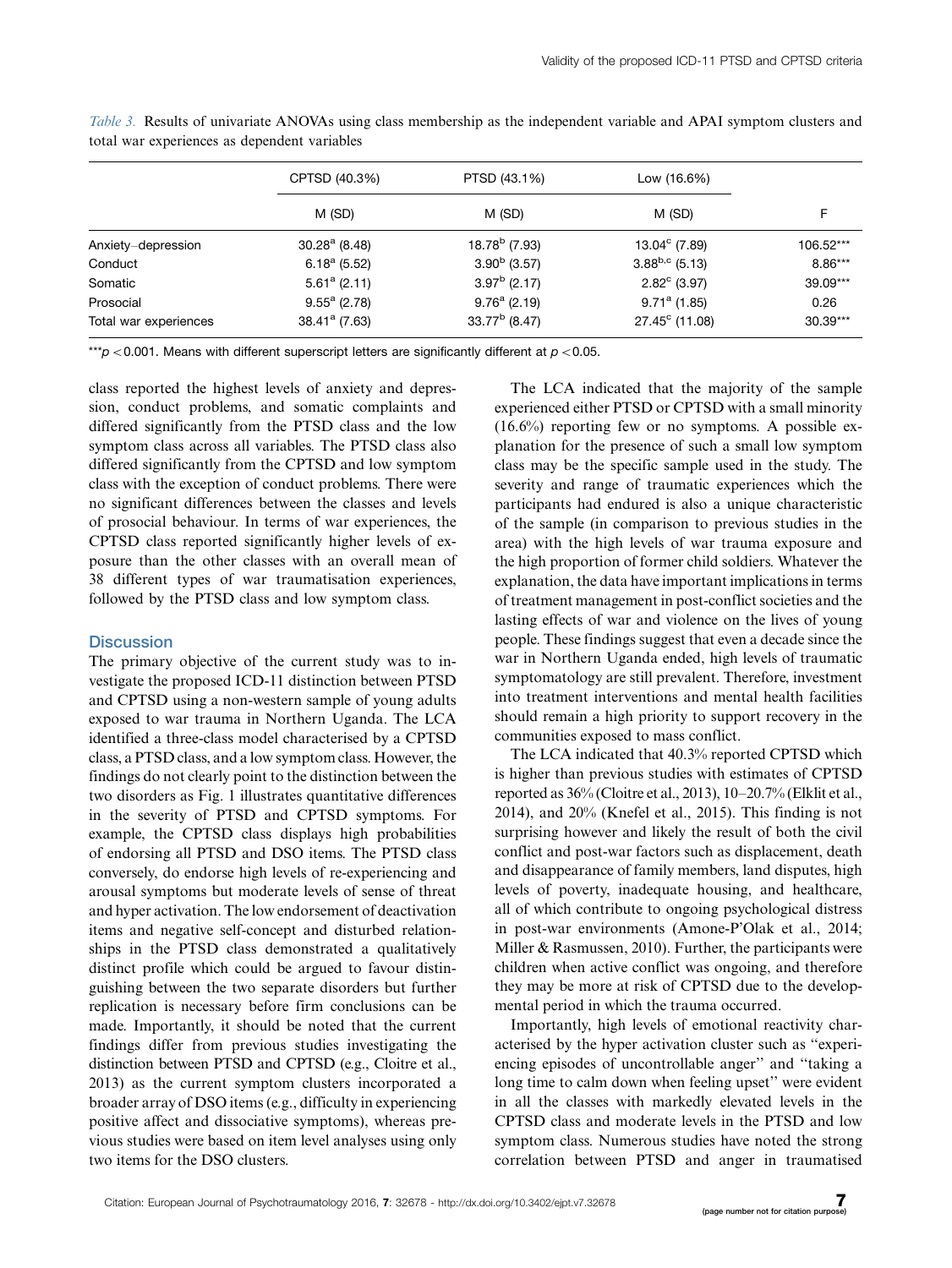populations and that the correlation was significantly higher with increasing time since the event and in military war experiences (Orth & Wieland, 2006). Additionally, other studies highlight that anger is a normative response to injustice in societies that have endured serious human rights violations such as Cambodia (Hinton, Hsia, Um, & Otto, 2003) and Timor-Leste (Rees et al., 2013). This finding has important implications for treatment interventions in post-conflict societies as anger control may be a maintaining factor for persistent PTSD and CPTSD. Support for this assertion was evident in a veteran sample undergoing cognitive therapy whereby moderate and high levels of pre-treatment anger affected the individual's ability to make cognitive reappraisals required to reduce their PTSD symptoms (Owens, Chard, & Cox, 2008). Therefore, targeting feelings of anger in traumatised populations exposed to mass conflict and severe human rights violations should be considered a treatment priority.

The second aim of the study was to assess whether identified risk factors in the literature predicted class membership. Female gender was not found to predict class membership relative to the low symptom class. This finding contradicts other research in similar populations that have found being female is predictive of higher levels of PTSD (Johnson & Thompson, 2008; Roberts et al., 2008). Conversely, other studies have identified a ''ceiling effect,'' whereby high levels of PTSD following particularly noxious traumas (e.g., sexual assault, combat) in males as well as females will surpass any specific female vulnerability to traumatic stress (Christiansen & Elklit, 2012; Gavranidou & Rosner, 2003).

Child soldier status was found to be highly predictive of class membership with individuals in the CPTSD class being over five times more likely to have been abducted by the LRA relative to the low symptom class. This finding was not unexpected as child soldiers represent a population likely to experience CPTSD due to exposure to a wide range of traumatic experiences such as torture, killings, and sexual abuse at an early age. Child soldiers are also often abducted into armed groups such as the LRA against their wishes and attempts to escape are accompanied by severe physical attacks or death. Former child soldiers have the additional burden of being both a recipient and perpetrator of violence, with studies showing greater difficulties in psychological recovery and reintegration into the community (Bayer, Klasen, & Adam, 2007) which ultimately may impede trauma recovery. Further, Bayer et al. (2007) found that child soldiers with clinically relevant symptoms of PTSD had significantly less openness to reconciliation and significantly more feelings of revenge than those with fewer PTSD symptoms. Although studies have demonstrated the effectiveness of interventions for former child soldiers (e.g., Ertl, Pfeiffer, Schauer, Elbert, & Neuner, 2011) these findings indicate that a decade later

this particular group continues to experience high levels of posttraumatic symptomatology.

Finally, the third hypothesis predicting the CPTSD class would report higher levels of comorbid symptomatology than the other classes was supported. Individuals in the CPTSD class reported significantly higher levels of anxiety, depression, somatic complaints, and conduct problems than the other three classes, complementing previous studies that found CPTSD to be associated with higher levels of psychopathology (e.g., Cloitre et al., 2013; Elklit et al., 2014). Additionally, the PTSD class had significantly higher levels of comorbid symptoms than the low symptom class. In terms of total war experiences, both PTSD and CPTSD classes had significantly higher means than the low symptom class. The CPTSD class reported the highest number of war experiences supporting evidence of dose-response relations between cumulative trauma and PTSD in war populations (Ai et al., 2002; Catani, Jacob, Schauer, Kohila, & Neuner, 2008).

The results of this study should be considered in light of some limitations. The ICD-11 TQ has yet to undergo psychometric testing and did not include indicators of functional impairment or duration of symptoms. Further, some studies have found discordant results between selfreport measures of PTSD and clinician-administered PTSD scales (Cody, Jones, Woodward, Simmons, & Beck, 2015). Additionally, the threshold used for endorsement of PTSD symptoms is relatively low (rated as present with a score of  $\geq$ 2) which may account for the high levels of PTSD in the current study. Caution is therefore warranted in interpreting these findings as it is difficult to ascertain whether the findings are specific to the performance of these items in the current sample or the ICD-11 TQ criteria. However, as avalidated and standardised measure of CPTSD has yet to be established this limitation was unavoidable. Future research in developing instruments to diagnose and measure symptoms of CPTSD is therefore critical to establish the construct validity of CPTSD (Resick et al., 2012). Another limitation to this study was the lack of random sampling and the selection of participants due to the lack of a national register in Uganda. Also as the current findings are based on a sample of young adults from Northern Uganda it is unknown how they will generalise to other populations. Finally, the current debate within the field on the symptom overlap between CPTSD and borderline personality disorder was not addressed.

In conclusion, the results of the current study do not provide firm support for the distinction between PTSD and CPTSD as separate disorders as proposed in the upcoming ICD-11. However, the emergence of separate CPTSD and PTSD classes differing in terms of DSO symptoms and subsequent comorbid symptomatology provides preliminary support. Replication using a larger sample is warranted to formally test alternative dimensional or hybrid models in order to provide stronger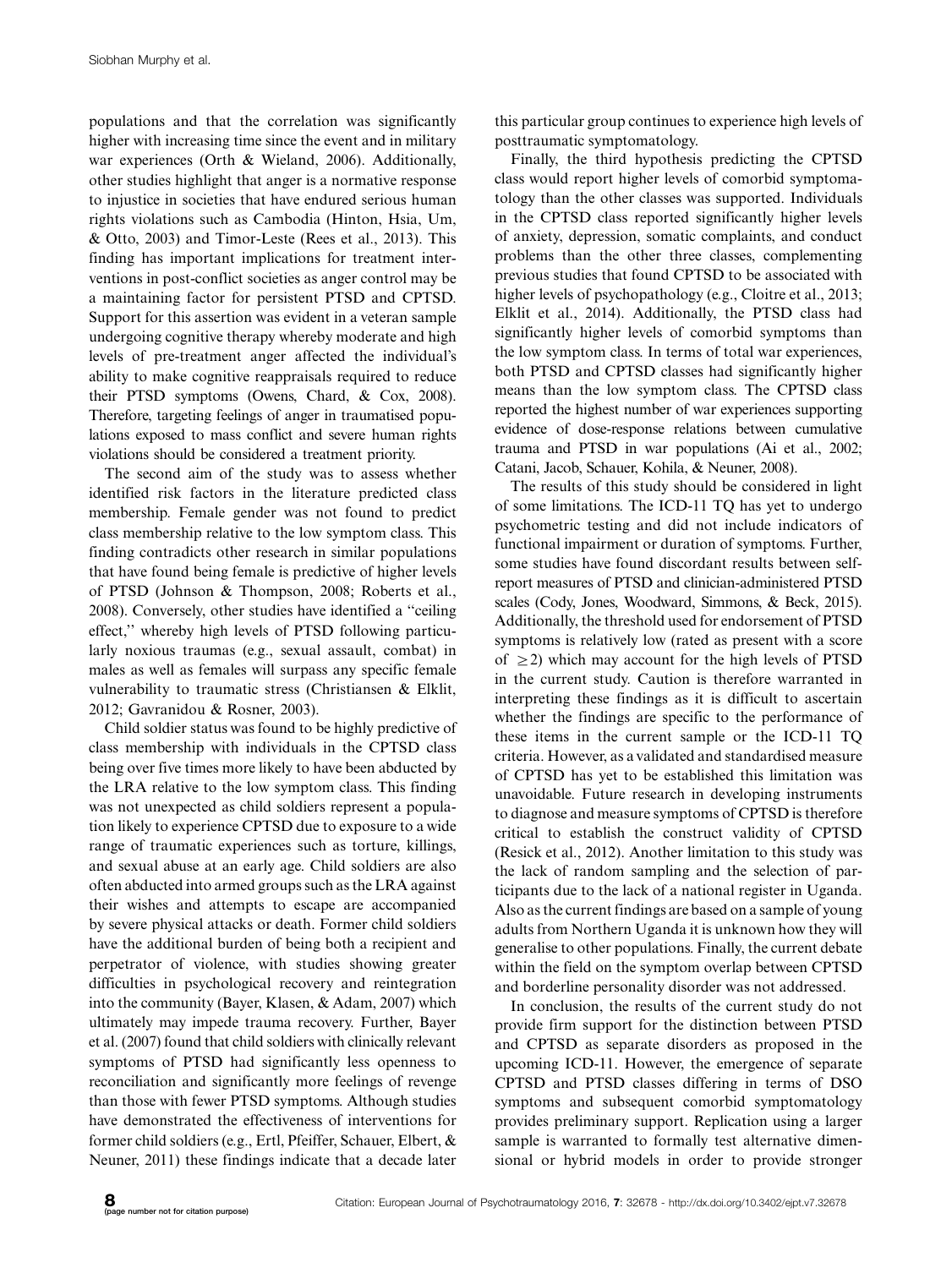support for the validity of the CPTSD construct. Nevertheless, the study has several strengths. First, there is a paucity of studies using a non-Western sample exposed to mass conflict to test the validity of the proposed ICD-11 PTSD and CPTSD constructs. Second, the findings indicate that despite a decade since the cessation of hostilities in Northern Uganda high levels of PTSD and DSO symptomatology remain. Third, the presence of elevated anger-related symptoms in the majority of the sample suggests that interventions targeting anger-related problems in post-conflict societies are an important component of PTSD recovery.

#### Funding statement

This study was funded by the National Center for Psychotraumatology, University of Southern Denmark and the Danish International Development Agency (DANIDA).

#### Conflict of interest and funding

There is no conflict of interest in the present study for any of the authors.

#### **References**

- Ai, A.L., Peterson, C., & Ubelhor, D. (2002). War-related trauma and symptoms of posttraumatic stress disorder among adult Kosovar refugees. Journal of Traumatic Stress, 15(2), 157-160. doi:<http://dx.doi.org/10.1023/A:1014864225889>
- Akaike, H. (1987). Factor analysis and AIC. Psychometrika, 52, 317332. doi:<http://dx.doi.org/10.1007/BF02294359>
- American Psychiatric Association. (2013). Diagnostic and Statistical Manual of Mental Disorders(5th ed.). Washington, DC: Author.
- Amone-P'Olak, K., Jones, P.B., Abbott, R., Meiser-Stedman, R., Ovuga, E., & Croudace, T.J. (2013). Cohort profile: Mental health following extreme trauma in a northern Ugandan cohort of War-Affected Youth Study (The WAYS Study). SpringerPlus, 2(1), 1-11. doi: [http://dx.doi.org/10.1186/2193-](http://dx.doi.org/10.1186/2193-1801-2-300) [1801-2-300](http://dx.doi.org/10.1186/2193-1801-2-300)
- Amone-P'Olak, K., Jones, P.B., Meiser-Stedman, R., Abbott, R., Ayella-Ataro, P.S., Amone, J., ... Ovuga, E. (2014). War experiences, general functioning and barriers to care among former child soldiers in Northern Uganda: The WAYS study. Journal of Public Health, 36(4), 568-576. doi: [http://dx.doi.org/](http://dx.doi.org/10.1093/pubmed/fdt126) [10.1093/pubmed/fdt126](http://dx.doi.org/10.1093/pubmed/fdt126)
- Bayer, C.P., Klasen, F., & Adam, H. (2007). Association of trauma and PTSD symptoms with openness to reconciliation and feelings of revenge among former Ugandan and Congolese child soldiers.  $JAMA$ , 298, 555-559. doi: [http://dx.doi.org/10.](http://dx.doi.org/10.1001/jama.298.5.555) [1001/jama.298.5.555](http://dx.doi.org/10.1001/jama.298.5.555)
- Betancourt, T.S., Bass, J., Borisova, I., Neugebauer, R., Speelman, L., Onyango, G., ... Bolton, P. (2009). Assessing local instrument reliability and validity: A field-based example from northern Uganda. Social Psychiatry and Psychiatric Epidemiology, 44(8), 685692. doi:<http://dx.doi.org/10.1007/s00127-008-0475-1>
- Betancourt, T.S., Borisova, I., Williams, T.P., Meyers-Ohki, S.E., Rubin-Smith, J.E., Annan, J., ... Kohrt, B.A. (2013). Research review: Psychosocial adjustment and mental health in former child soldiers-A systematic review of the literature and recommendations for future research. Journal of Child Psychology

and Psychiatry, 54(1), 17-36. doi: [http://dx.doi.org/10.1111/j.](http://dx.doi.org/10.1111/j.1469-7610.2012.02620.x) [1469-7610.2012.02620.x](http://dx.doi.org/10.1111/j.1469-7610.2012.02620.x)

- Catani, C., Jacob, N., Schauer, E., Kohila, M., & Neuner, F. (2008). Family violence, war and natural disasters: A study of the effect of extreme stress on children's mental health in Sri Lanka. BMC Psychiatry, 8(1), 33. doi: [http://dx.doi.org/10.1186/1471-](http://dx.doi.org/10.1186/1471-244X-8-33.) [244X-8-33](http://dx.doi.org/10.1186/1471-244X-8-33.)
- Christiansen, D.M., & Elklit, A. (2012). Sex differences in PTSD. In A. Lazinica & E. Ovuga (Eds.), Posttraumatic stress disorder in a global context (pp. 113-142). Rijeka, Croatia: InTech-Open Access Book.
- Cloitre, M., Garvert, D.W., Brewin, C.R., Bryant, R.A., & Maercker, A. (2013). Evidence for proposed ICD-11 PTSD and complex PTSD: A latent profile analysis. European Journal of Psychotraumatology, 4, 20706. doi: [http://dx.doi.org/10.3402/](http://dx.doi.org/10.3402/ejpt.v4i0.20706) [ejpt.v4i0.20706](http://dx.doi.org/10.3402/ejpt.v4i0.20706)
- Cloitre, M., Roberts, N.P., Bisson, J.I., & Brewin, C.R. (2015). The ICD-11 Trauma Questionnaire. Self-Report Community Version 1.0. Unpublished Manuscript.
- Child Soldiers. Global Report (2008). Coalition to stop the use of child soldiers. Retrieved from [http://www.child-soldiers.org/](http://www.child-soldiers.org/global_report_reader.php?id=97) [global\\_report\\_reader.php?id](http://www.child-soldiers.org/global_report_reader.php?id=97)[-](http://www.child-soldiers.org/global_report_reader.php?id=97)[97](http://www.child-soldiers.org/global_report_reader.php?id=97)
- Cody, M.W., Jones, J.M., Woodward, M.J., Simmons, C.A., & Beck, J.G. (2015). Correspondence between self-report measures and clinician assessments of psychopathology in female intimate partner violence survivors. Journal of Interpersonal Violence. doi: [http://dx.doi.org/10.1177/088626051](http://dx.doi.org/10.1177/088626051558956) [558956](http://dx.doi.org/10.1177/088626051558956)
- Elklit, A., Hyland, P., & Shevlin, M. (2014). Evidence of symptom profiles consistent with posttraumatic stress disorder and complex posttraumatic stress disorder in different trauma samples. European Journal of Psychotraumatology, 5, 24221. doi:<http://dx.doi.org/10.3402/ejpt.v5.24221>
- Ertl, V., Pfeiffer, A., Schauer, E., Elbert, T., & Neuner, F. (2011). Community-implemented trauma therapy for former child soldiers in northern Uganda: A randomized controlled trial.  $JAMA$ , 306, 503-512. doi: [http://dx.doi.org/10.1001/jama.](http://dx.doi.org/10.1001/jama.2011.1096) [2011.1096](http://dx.doi.org/10.1001/jama.2011.1096)
- Gavranidou, M., & Rosner, R. (2003). The weaker sex? Gender and posttraumatic stress disorder. Depression and Anxiety, 17, 130139. doi:<http://dx.doi.org/10.1002/da.10103>
- Herman, J.L. (1992). Complex PTSD. A syndrome in survivors of prolonged and repeated trauma. Journal of Traumatic Stress, 5, 377391. doi:<http://dx.doi.org/10.1002/jts.2490050305>
- Hinton, D., Hsia, C., Um, K., & Otto, M.W. (2003). Angerassociated panic attacks in Cambodian refugees with PTSD; a multiple baseline examination of clinical data. Behaviour Research and Therapy, 41, 647-654. doi: [http://dx.doi.org/10.](http://dx.doi.org/10.1016/S0005-7967(02)00035-9) [1016/S0005-7967\(02\)00035-9](http://dx.doi.org/10.1016/S0005-7967(02)00035-9)
- Johnson, H., & Thompson, A. (2008). The development and maintenance of posttraumatic stress disorder (PTSD) in civilian adult survivors of war trauma and torture: A review. Clinical Psychology Review, 28(1), 36-47. doi: [http://dx.doi.org/10.1016/](http://dx.doi.org/10.1016/j.cpr.2007.01.017) [j.cpr.2007.01.017](http://dx.doi.org/10.1016/j.cpr.2007.01.017)
- Klasen, F., Reissmann, S., Voss, C., & Okello, J. (2015). The guiltless guilty: Trauma-related guilt and psychopathology in former Ugandan child soldiers. Child Psychiatry & Human Development, 46(2), 180-193. doi: [http://dx.doi.org/10.1007/](http://dx.doi.org/10.1007/s10578-014-0470-6) [s10578-014-0470-6](http://dx.doi.org/10.1007/s10578-014-0470-6)
- Knefel, M., Garvert, D.W., Cloitre, M., & Lueger-Schuster, B. (2015). Update to an evaluation of ICD-11 PTSD and complex PTSD criteria in a sample of adult survivors of childhood institutional abuse by Knefel & Lueger-Schuster (2013): A latent profile analysis. European Journal of Psychotraumatology, 6, 25290. doi:<http://dx.doi.org/10.3402/ejpt.v4i0.22608>